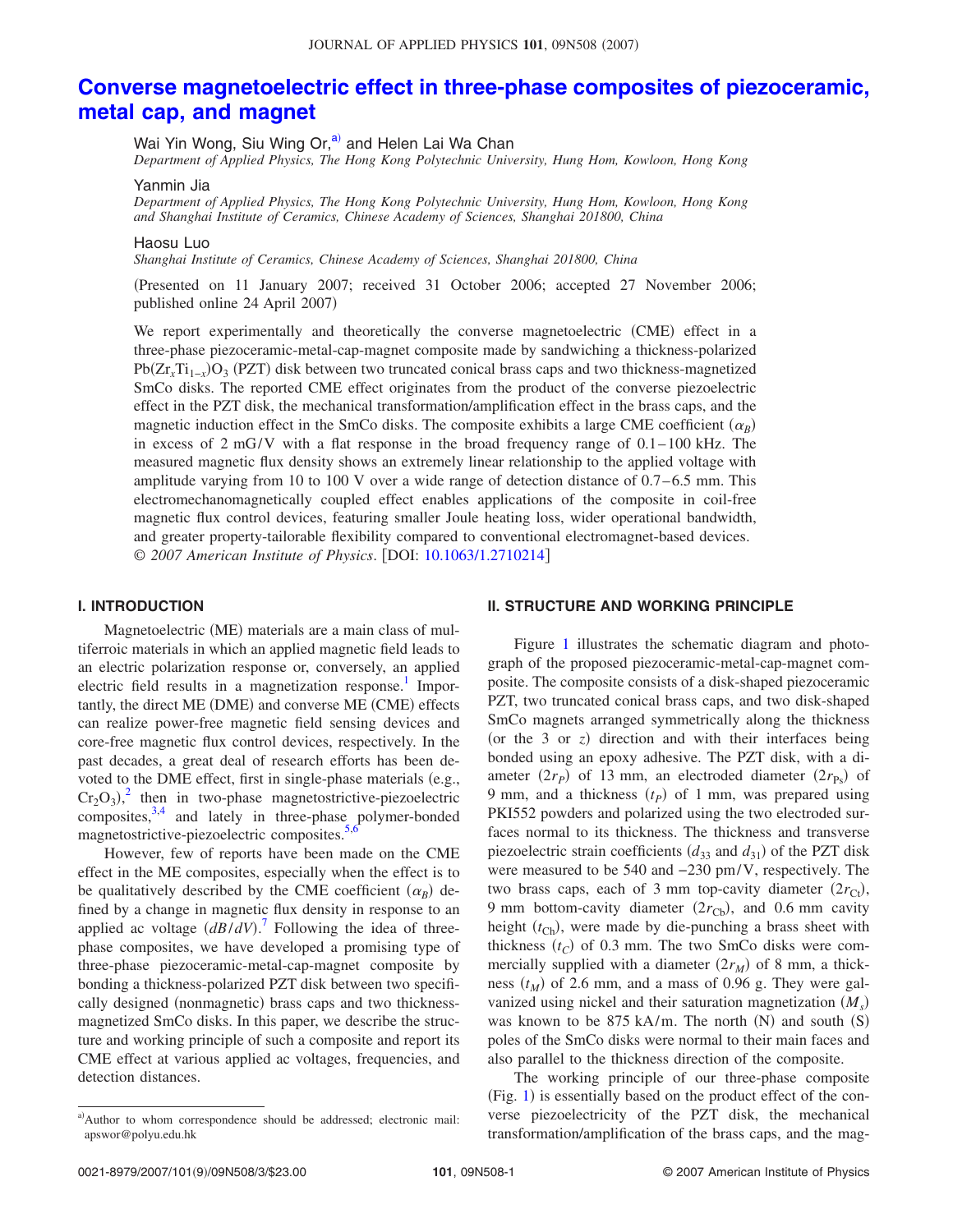

FIG. 1. Schematic diagram and photograph of our three-phase composite. The arrow *P* denotes the electric polarization direction.

netic induction of the SmCo disks. It is assumed that the composite is fixed at one end (i.e., the lower SmCo disk), while its other end (i.e., the upper SmCo disk) remains mechanically free. This produces dc magnetic flux lines along the thickness direction of the composite. If *P* is the detection point located at the *z* axis with a distance *d* from the surface center of the upper SmCo disk, the dc magnetic flux density at *P* is  $B_{3o}$ . In operation, applying an external ac voltage  $(V_3)$ to the input terminals of the composite produces an ac electric field across the thickness of the PZT disk  $(t<sub>P</sub>)$ , leading to both axial and radial motions of the disk. The piezoelectrically induced radial motion is subsequently transformed into flexural and rotational motions by the brass caps, resulting in an amplified motion parallel to the axial motion of the PZT disk. The combination of the axial and transformed/amplified axial motions in the cap-disk assembly displaces axially the upper SmCo disk towards/away from *P* with an ac displacement  $(u_3)$ , giving rise to an ac magnetic flux density  $(B_3)$ superimposed on  $B_{3*o*}$  at *P*. It is noted that besides adjusting the properties of individual material phases as in the case of conventional ME composites, $3-6$  the properties of our composite can be tailored by altering the geometric parameters of the metal caps. In addition, while the upper magnet mainly contributes to  $B_3$ , it is preferably to match that with the lower magnet in order to provide a symmetric magnetic prestress for preventing the whole composite structure from fracture especially during the expansion phases of oscillations.

For magnetic flux control device applications, we analyze the composite in Fig. 1 by limiting its operations at frequencies well below its fundamental shape resonance. Based on the current model for analyzing solid cylindrical magnets with uniform axial magnetization, $\delta$  the expression for the magnetic flux density produced by the composite along the *z* axis at the detection point *P* with a distance *d* can be derived as

$$
B_3(z) = \frac{\mu_o M_s}{2} K,
$$

$$
K = \frac{z + t_M}{\sqrt{(z + t_M)^2 + r_M^2}} - \frac{z}{\sqrt{z^2 + r_M^2}}
$$
  
+ 
$$
\frac{z + L + 2t_M}{\sqrt{(z + L + 2t_M)^2 + r_M^2}} - \frac{z + L + t_M}{\sqrt{(z + L + t_M)^2 + r_M^2}},
$$
(1)

where  $\mu_o(=4\pi \times 10^{-7} \text{ H/m})$  is the magnetic permeability of free space and  $L(=2t_{Ch}+2t_C+t_P)$  is the total thickness of the cap-disk assembly. The first two terms in Eq.  $(1)$  come from the upper magnet, while the latter two terms originate from the lower magnet. Hence, in the absence of  $V_3$ ,  $B_3(z=d)$  $=B_{3*o*}$  holds true; in the presence of  $V_3, u_3$  is induced, giving  $B_3(z=d-u_3) = B_3$ . For the cap-disk assembly, the  $d_{33}$  and  $d_{31}$ piezoelectric strain contributions from the piezoceramic disk are now combined and mediated by the mechanical transformation/amplification effect in the truncated conical metal caps to provide an effective piezoelectric strain coefficient  $d_{33}^{\text{eff}}$  for the composite. This yields<sup>9</sup>

$$
d_{33}^{\text{eff}} = \beta(d_{33} - Ad_{31}), \quad A = \frac{r_{\text{Cb}}(r_{\text{Cb}} - r_{\text{C}t})}{t_{\text{Ch}}(t_P/2 + t_C)},\tag{2}
$$

where  $\beta$  is a constant related to the mass loading of the upper magnet and the magnetic prestress exerted by the upper and lower magnets  $(=0.35$  in our design) and *A* is the transformation/amplification factor depending on the geometric parameters of the cap-disk assembly  $(=28.125)$  in our case). In material characterization,  $d_{33}^{\text{eff}}$  of the composite can be evaluated by

$$
d_{33}^{\text{eff}} = \frac{t_P}{L} \frac{du_3}{dV_3}.
$$
\n(3)

By differentiating  $B_3(z=d-u_3)=B_3$  in Eq. (1) with respect to  $u_3$  and then combining it with Eqs. (2) and (3), the CME coefficient  $(\alpha_B)$  of the composite at *P* is obtained as

$$
\alpha_B = \frac{dB_3}{dV_3} = \frac{dB_3}{du_3} \frac{du_3}{dV_3} = \mu_o M_s d_{33}^{\text{eff}} \frac{L}{2t_P} K',
$$
  
\n
$$
K' = \left[ \frac{1}{[(d+t_M)^2 + r_M^2]^{3/2}} - \frac{1}{(d^2 + r_M^2)^{3/2}} + \frac{1}{[(d+L+2t_M)^2 + r_M^2]^{3/2}} - \frac{1}{[(d+L+t_M)^2 + r_M^2]^{3/2}} \right].
$$
\n(4)

From Eq. (4), it is clear that  $\alpha_B$  of the composite mainly depends on  $M_s$  of the magnets,  $d_{33}$  and  $d_{31}$  of the piezoceramic disk,  $\beta$  of the magnet loading and magnetic prestress, and *A* of the cap-disk assembly, besides its geometric parameters and the detection distance  $d$ . Equations  $(1)$  and  $(4)$  indicate nonlinear relationships between  $B_{3*o*}$  and  $d$  and between  $\alpha_B$  and *d*, respectively.

#### **III. RESULTS AND DISCUSSION**

Figure 2 shows the measured and predicted dc magnetic flux densities  $(B_{3o})$  as a function of detection distance  $(d)$ . The prediction is obtained by setting  $B_3(z=d) = B_{30}$  in Eq. (1) and found to agree well with the measurement. There is a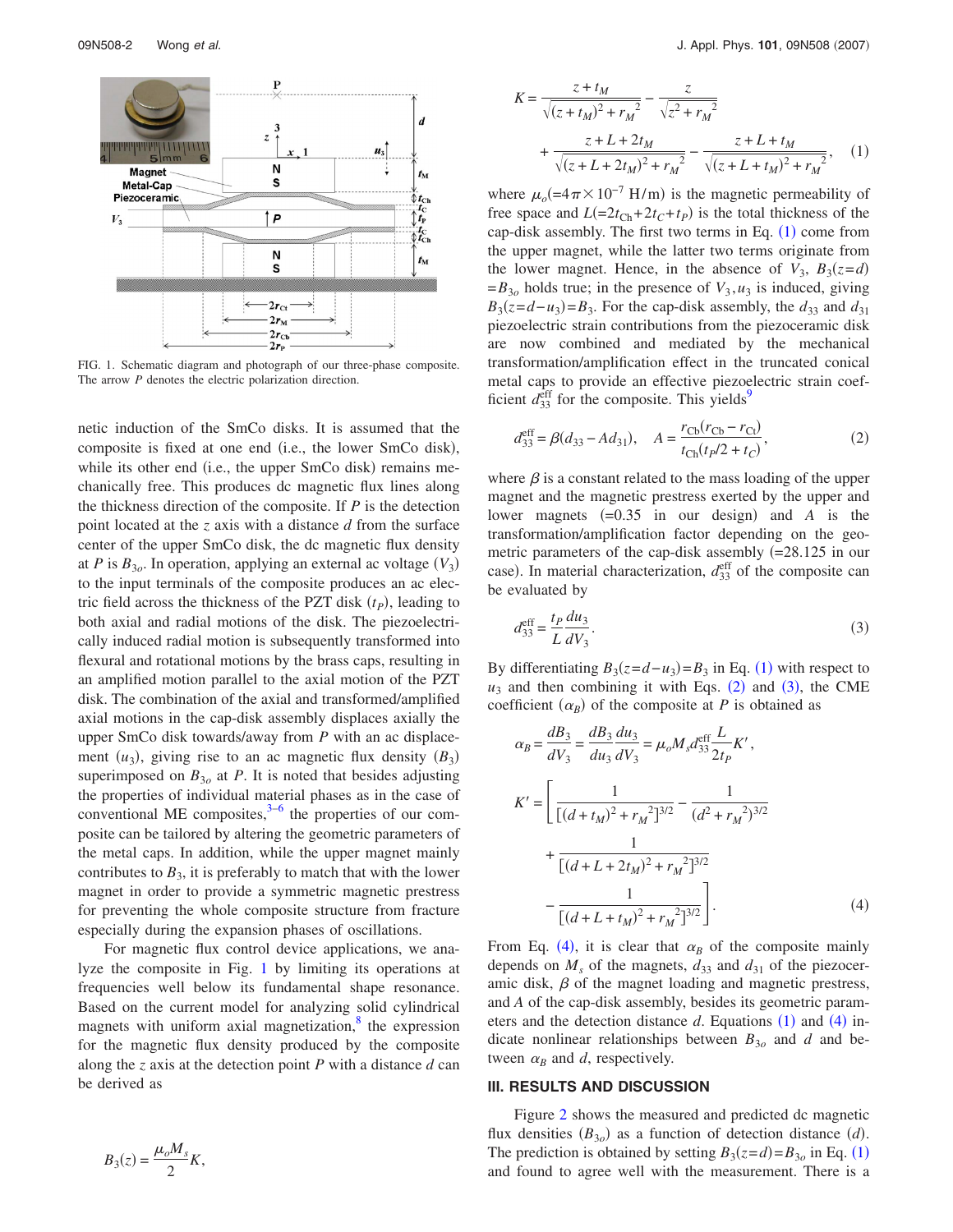

FIG. 2. Measured (dots) and predicted (line) dc magnetic flux densities  $(B_{3o})$  as a function of detection distance *(d)*.

gradual decrease in  $B_{3*o*}$  with increasing *d*. Nevertheless, the variation of  $B_{3o}$  with *d* remains quite linear for  $d \le 2.5$  mm.

Figure 3 plots the measured ac magnetic flux density  $(B_3)$  and displacement  $(u_3)$  as a function of applied ac voltage  $(V_3)$  in the  $V_3$  range of 10–100 V peak at the frequency of 1 kHz for various detection distances  $(d)$  of 0.7–4.5 mm. For a given *d*, the two SmCo disks provide a certain value of  $B_{3*o*$ , as shown in Fig. 2. By applying a  $V_3$  to the composite, a  $u_3$  is induced by the cap-disk assembly, due to the transformed/amplified converse piezoelectric effect, resulting in a change in  $B_{3o}$  and hence a  $B_3$ . From the  $u_3$ - $V_3$  plot, it is seen that  $u_3$  increases linearly with  $V_3$ . Based on the slope of the plot (i.e., the slope of the fitted dotted line), and according to Eq. (3),  $d_{33}^{\text{eff}}$  of the composite is determined to be 1196 pm/V. This experimental  $d_{33}^{\text{eff}}$  not only is much larger than the  $d_{33}$  (=540 pm/V) and  $d_{31}$  (=−230 pm/V) of the PZT disk but also coincides with the predicted  $d_{33}^{\text{eff}}$  of  $1041$  pm/V based on Eq.  $(2)$ . Importantly, the linear relationship of  $u_3$ - $V_3$  results in good linear responses of  $B_3$  to  $V_3$ in the entire  $V_3$  range for all  $d$ . The inset shows a stable CME conversion from  $V_3$  to  $B_3$  and the high controllability nature of our composite.

Figure 4 illustrates the measured and predicted dependences of the CME coefficient  $(\alpha_B)$  on the detection distance (*d*). The measured  $\alpha_B$  values are obtained from the slopes of the  $B_3$ - $V_3$  plots (i.e., the slopes of the fitted solid lines) at



FIG. 3. Measured ac magnetic flux density  $(B_3)$  and displacement  $(u_3)$  as a function of applied ac voltage  $(V_3)$  at 1 kHz for various detection distances (d). The lines are the linearly fitted lines. The inset shows the wave forms of the measured  $B_3$  due to an applied  $V_3$  at 60 V peak with  $d=0.7$  mm.



FIG. 4. Measured (dots) and predicted (line) dependences of the CME coefficient  $(a_B)$  on the detection distance  $(d)$ . The inset shows the frequency *(f)* dependence of  $\alpha_B$  at  $d=0.7$  mm.

various *d* in Fig. 3, while the predicted  $\alpha_B$  values are determined from Eq. (4). It is obvious that the measured  $\alpha_B$  is in good agreement with the predicted  $\alpha_B$ . Interestingly, the measured  $\alpha_B$ , similar to the plot of  $B_{3o}$ -*d* in Fig. 2, decreases almost linearly for  $d \le 2.5$  mm. Beyond this 2.5 mm limit, it tends to deviate from the linear relationship and even to level off. The inset shows the frequency  $(f)$  dependence of  $\alpha_B$  at  $d=0.7$  mm.  $\alpha_B$  has an essentially flat response in the measured *f* range of 0.1–100 kHz with no observable dispersion of the CME effect.

## **IV. CONCLUSION**

The CME effect in the three-phase piezoceramic-metalcap-magnet composite has been studied, both experimentally and theoretically. The results have demonstrated that the composite possesses a high  $\alpha_B$  of  $\geq 2$  mG/V at  $d \leq 0.7$  mm for *f* varying from 0.1 to 100 kHz, and a good linear relationship between  $B_3$  and  $V_3$  in the  $V_3$  range of 10–100 V for *d* up to 6.5 mm. Comparing to the conventional electromagnet-based magnetic flux control devices, the composite is essentially based on the intrinsic CME effect to generate magnetic fluxes; it does not need any magnetic coil and thus has much lower Joule heating loss, broader operational bandwidth, and greater property-tailorable flexibility. These make the composite to be a promising material for direct realization of coil-free magnetic flux control devices.

# **ACKNOWLEDGMENTS**

This work was supported by the Research Grants Council of the HKSAR Government under Grant No. PolyU 5122/ 05E.

- <sup>1</sup>L. D. Landau and E. Lifshitz, *Electrodynamics of Continuous Media* (Pergamon, Oxford, 1960).<br><sup>2</sup>V<sub>L</sub> Eolen, G. T. Bado.
- <sup>2</sup>V. J. Folen, G. T. Rado, and E. W. Stalder, Phys. Rev. Lett. **6**, 607 (1961).
- <sup>3</sup>J. Ryu, A. V. Carazo, K. Uchino, and H. Kim, J. Electroceram. 7, 24  $^{(2001)}_{\text{4g}}$
- <sup>4</sup>S. Dong, J. F. Li, and D. Viehland, Appl. Phys. Lett. **83**, 2265 (2003).
- ${}^{5}S$ . W. Or and N. Cai, Solid State Phenom. **111**, 147 (2006).
- T. Li, S. W. Or, and H. L. W. Chan, J. Magn. Magn. Mater. **304**, e442  $(2006).$ . <sup>7</sup> Y. Jia, S. W. Or, H. L. W. Chan, X. Zhao, and H. Luo, Appl. Phys. Lett.
- 88, 242902 (2006).
- E. P. Furlani, *Permanent Magnet and Electromechanical Devices: Materials, Analysis, and Applications* (Academic, San Diego, 2001).
- <sup>9</sup>P. Ochoa, M. Villegas, J. L. Pons, P. Leidinger, and J. F. Fernández, J. Electroceram. **14**, 221 (2005).